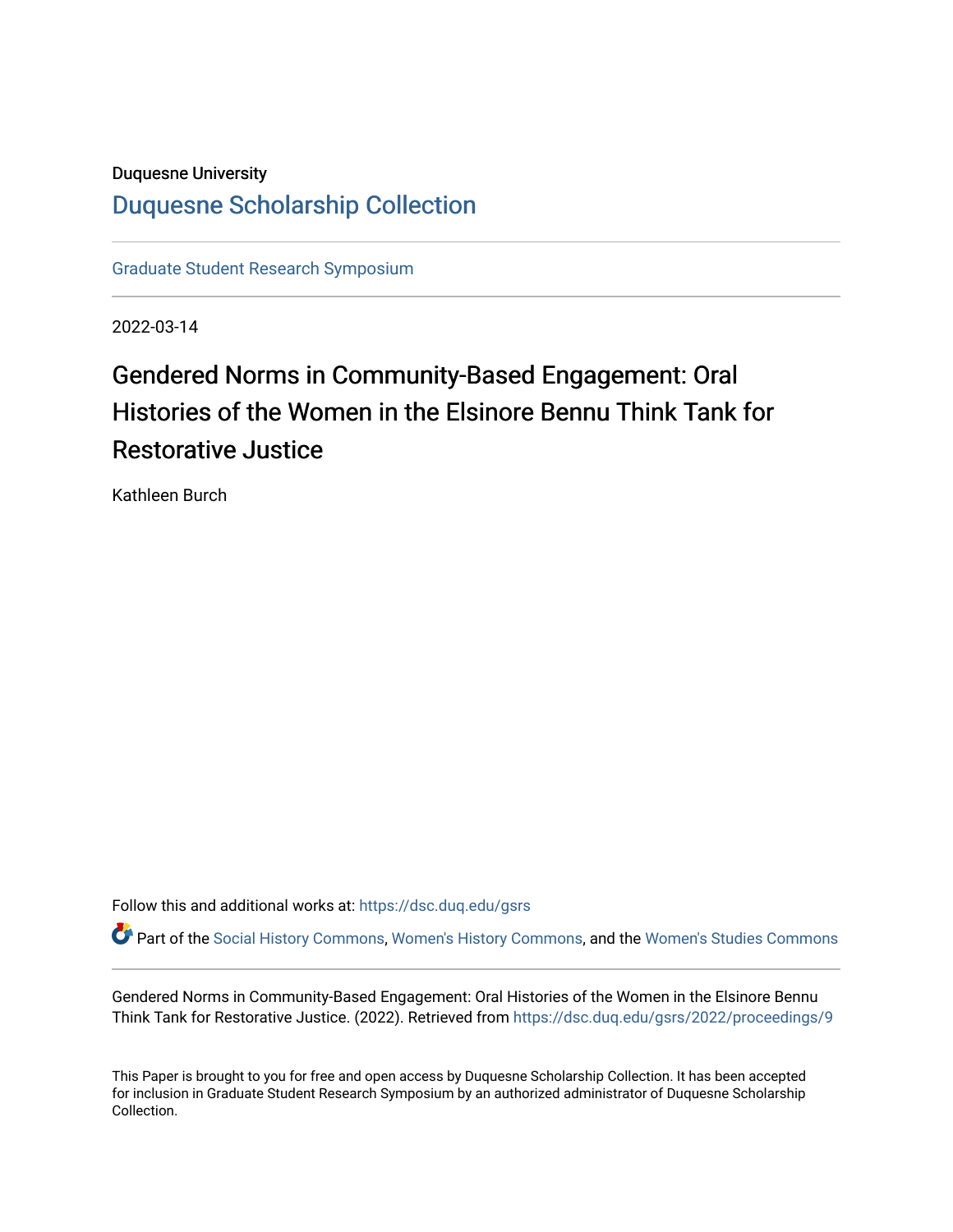Gendered Norms in Community-Based Engagement: Oral Histories of the Women of the Elsinore Bennu

Think Tank for Restorative Justice

Kathleen Burch Department of History Duquesne University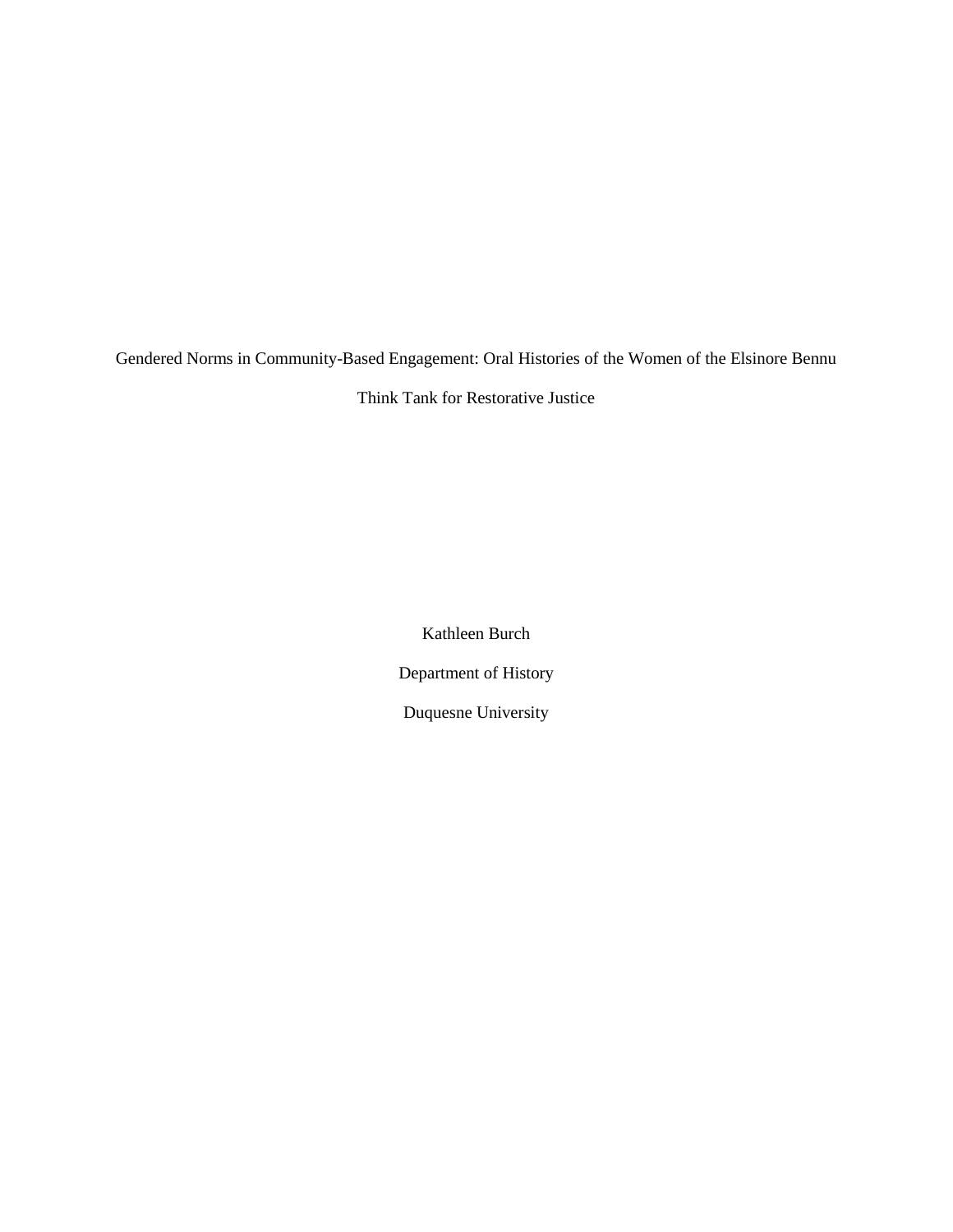The state of the criminal justice system in the United States is one in need of repair. A local Pittsburgh group—the Elsinore Bennu Think Tank for Restorative Justice—challenges its members and the community to engage in restorative justice. The group comprises professors, returning citizens, police officers, and lawyers to initiate change through restorative justice in communities impacted by crime. Within the Elsinore Bennu Think Tank for Restorative Justice (EBTT), gendered norms are also evident. Questioning the meaning behind gendered narratives is crucial to understanding the overall experiences women face on a daily basis. Through my project, I discuss gendered norms through an oral history methodology. Importantly, using an oral history methodology allows for sharing the authentic experiences of narrators. Each oral history captures the role of gender, community-based engagement, and the intergenerational aspects of working within the larger community. The three women—Dr. Cathleen Appelt, Dr. Sarah Kuehn, and Dr. Cindy LaCom challenge traditional male dominated spaces through their involvement with the returning citizens and what society deems as typical mass incarceration narratives. Thus, each narrator's experience with the returning citizens has a gendered component. The shared experiences within the Elsinore Bennu Think Tank for Restorative Justice pertaining to gender, their roles within the EBTT and working groups, and the intergenerational dynamics at play within the EBTT are evident in each narrator's oral history.

Moreover, I used an oral history methodology, which involves a narrator and interviewer. As the interviewer, I asked questions about how gender affects the EBTT and Inside-Out classes and how the role of gender changes or challenges these traditionally male dominated spaces. In addition to my specific project questions, I also asked each narrator questions complied from the class oral history project for the Elsinore Bennu Think Tank for Restorative Justice Oral History Project. The project's goal using an oral history methodology was to document each narrator's community engagement through their oral history as a measure for changing patriarchal norms and establishing justice. The significance of the project is an analysis of how restorative justice, the prison system, gender, mass incarceration, and the returning citizens all fit together to inform change.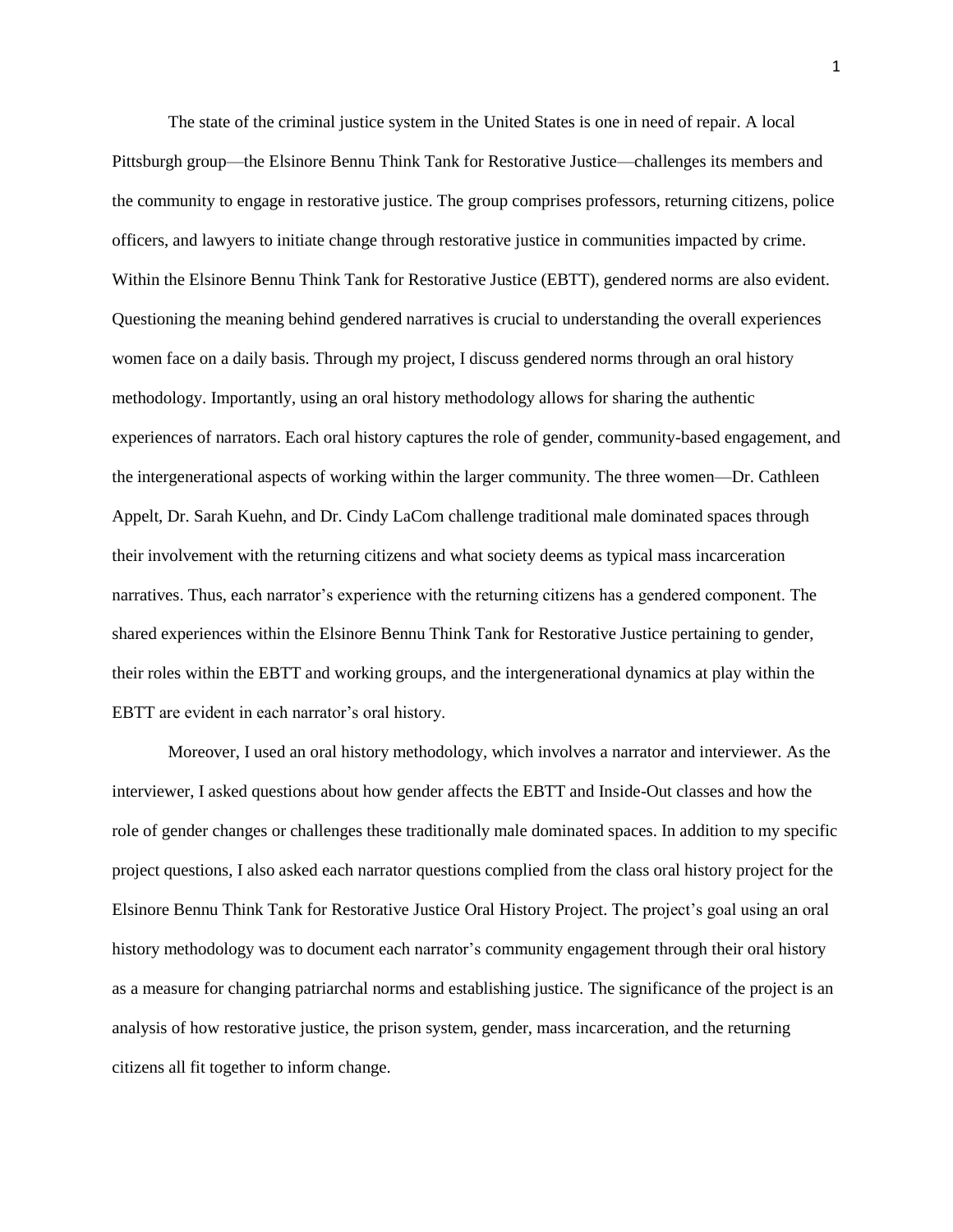Additionally, terminology, such as returning citizen and restorative justice are central to understanding the EBTT Oral History Project and my own continued project of the women in the EBTT. Returning citizens are men and women returning to society after a period of incarceration.<sup>1</sup> Restorative justice is defined as the process of healing broken relationships in communities harmed by crime, in which the victim, offender, and the community come together to resolve the harm done and discuss its implications for the future.<sup>2</sup> The EBTT is guided by these principles, and part of resolving harmful stereotypes involves a discussion of mass incarceration and its implications for communities, as well as how gender plays into these stereotypes.

Furthermore, it is important to understand mass incarceration from a broader perspective to put the three oral histories into context. According to Michelle Alexander, author of *The New Jim Crow: Mass Incarceration in the Age of Colorblindness*, about a million Black men can be found in prisons and jails.<sup>3</sup> However, their "disappearing" is relatively silent on the media's part.<sup>4</sup> In Alexander's analysis, mass incarceration is a normalized societal practice, in addition to the War on Drugs, that many people do not see these problems, given the silence of the media. 5 In addition to Alexander's analysis, Kimberlé Crenshaw's article, "From Private Violence to Mass Incarceration: Thinking Intersectionally About Women, Race, and Social Control" is crucial in contextualizing all three oral histories. Crenshaw highlights that there are many women incarcerated throughout the United States and that this

<sup>&</sup>lt;sup>1</sup> "What is a Returning Citizen?," United Returning Citizens, accessed January 16, 2022, [https://unitedreturningcitizens.org/2020/09/10/what-is-a-returning-citizen/.](https://unitedreturningcitizens.org/2020/09/10/what-is-a-returning-citizen/)

<sup>2</sup> Elsinore Bennu Think Tank for Restorative Justice Pamphlet, *Elsinore-Bennu—An Inside-Out Think Tank* (Pittsburgh, Pennsylvania, 2013).

<sup>3</sup> Michelle Alexander, *The New Jim Crow: Mass Incarceration in the Age of Colorblindness* (New York: The New Press, 2020), 223.

<sup>4</sup> Alexander, *The New Jim Crow*, 223.

<sup>5</sup> Alexander, *The New Jim Crow*, 225.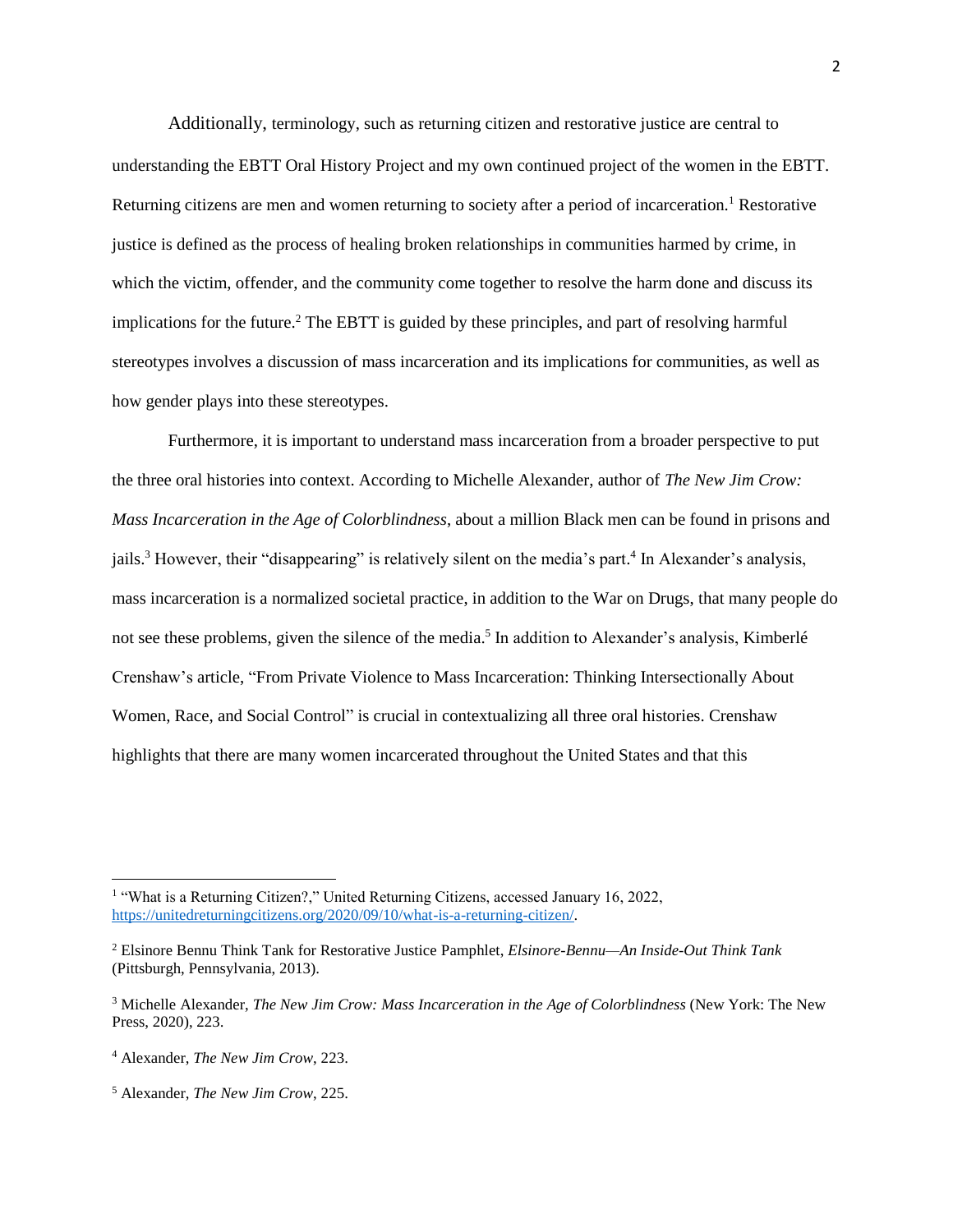disproportionately impacts women of color. <sup>6</sup> As I will discuss with each oral history, women are there, in the prison system and outside of it too in communities left behind, but the overall discussion on the impact of both incarcerated women and women in communities throughout the United States is largely left out. Many incarcerated women are domestic violence survivors; however, oftentimes self-defense, especially with women of color, is perceived as aggressive, in which the criminal justice system warrants arrest.<sup>7</sup> Overall, the implications of gender and mass incarceration for women both on the outside and inside have lasting societal impacts within the context of Dr. Appelt, Dr. Kuehn, and Dr. LaCom's oral histories.

Gendered norms weave a commonalty through each narrator's experience. Dr. Cathleen Appelt, interviewed on November 13 and December 7, 2021, is a sociologist of health, health care, and aging at Duquesne University. Her involvement in the EBTT started in December 2019. As a sociologist and think tank member, Dr. Appelt highlighted the role of gender as it intersects with race and age. She is one of the Big Idea Team facilitators, an intergenerational working group of the EBTT, that formed during Covid-19. The Big Idea Team comprises Duquesne students, returning citizens, local professionals, and professors. Dr. Appelt pointed out gendered language that members use, in addition to the intersection of gender and societal norms when many of the returning citizens entered prison.<sup>8</sup> Many of the returning citizens are in their seventies. The four returning citizens in the Big Idea Team are all men. When these men went to prison, women held different roles in society. Women were more oriented to domesticity rather than out in the workforce. Societal norms for women changed and are still changing in the present. As a result of changed societal roles for women, the returning citizens interact with Dr. Appelt and other

<sup>6</sup> Kimberlé Crenshaw, "From Private Violence to Mass Incarceration: Thinking Intersectionally About Women, Race, and Social Control," *UCLA Law Review* 59, no. 6 (2012): 1436, [https://www.uclalawreview.org/pdf/59-6-](https://www.uclalawreview.org/pdf/59-6-1.pdf) [1.pdf.](https://www.uclalawreview.org/pdf/59-6-1.pdf)

<sup>7</sup> Crenshaw, "From Private Violence," 1455.

<sup>8</sup> Cathleen Appelt, interview by Kathleen Burch, November 13, 2021, interview 1, transcript, Duquesne University Oral History Initiative, Duquesne University, Pittsburgh, PA.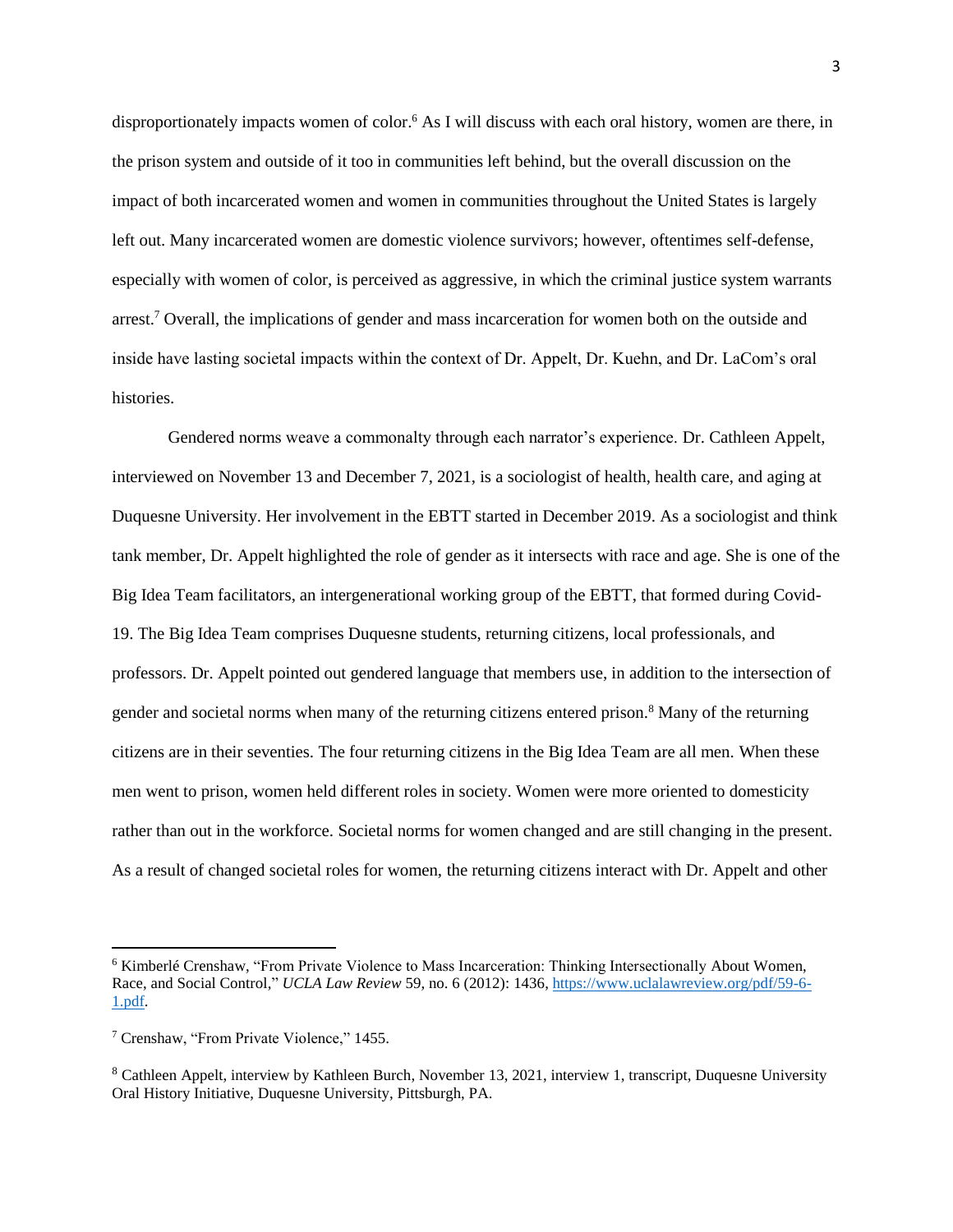women in the group in a different way than in their time before incarceration. Dr. Appelt noted that gendered language encompasses phrases, such as ma'am and formal titles, such as Ms.<sup>9</sup>

Additionally, Dr. Appelt discussed the impact of incarceration on women and communities. As one of the male returning citizens noted in a Big Idea Team meeting, "'What happens to communities when all the men are gone?"<sup>10</sup> When all the men leave because of incarceration in communities, structural change occurs. The dynamics of the structural change harms communities in breaking down barriers and gender stereotypes. The intergenerational dynamics of the Big Idea Team are evident as well. More than one dichotomy exists—African American and white, formerly incarcerated versus nonincarcerated status, male versus female, and ages ranging from traditional college age students to people in their seventies.<sup>11</sup> The Big Idea Team dichotomies work within the group and highlight the need for intergenerational cohesion. Women also tend to organize and lead events, thus, assuming the more traditional role of women as organizers.<sup>12</sup>

Similar to Dr. Appelt, Dr. Sarah Kuehn, interviewed on December 7, 2021, expressed gendered norms in her oral history interview. As a criminologist and Slippery Rock University professor, Dr. Kuehn also works as an Inside-Out instructor. The Inside-Out Prison Exchange Program brings together incarcerated students with campus-based students for semester long courses, where all the students work together to learn and discuss differences.<sup>13</sup> The dichotomies of the EBTT are also true in Inside-Out classes. Inside-Out classes involve two groups of students and an instructor. For Dr. Kuehn, her university students are mostly in their early twenties, white, female, and non-incarcerated, whereas the "inside"

<sup>9</sup> Appelt, interview 1, November 13, 2021.

<sup>10</sup> Big Idea Team Meeting, December 6, 2021.

<sup>&</sup>lt;sup>11</sup> Cathleen Appelt, interview by Kathleen Burch, December 7, 2021, interview 2, transcript, Duquesne University Oral History Initiative, Duquesne University, Pittsburgh, PA.

<sup>12</sup> Appelt, interview 1, November 13, 2021.

<sup>&</sup>lt;sup>13</sup> "About Us," The Inside-Out Prison Exchange Program, accessed January 10, 2022, [https://www.insideoutcenter.org/about-inside-out.html.](https://www.insideoutcenter.org/about-inside-out.html)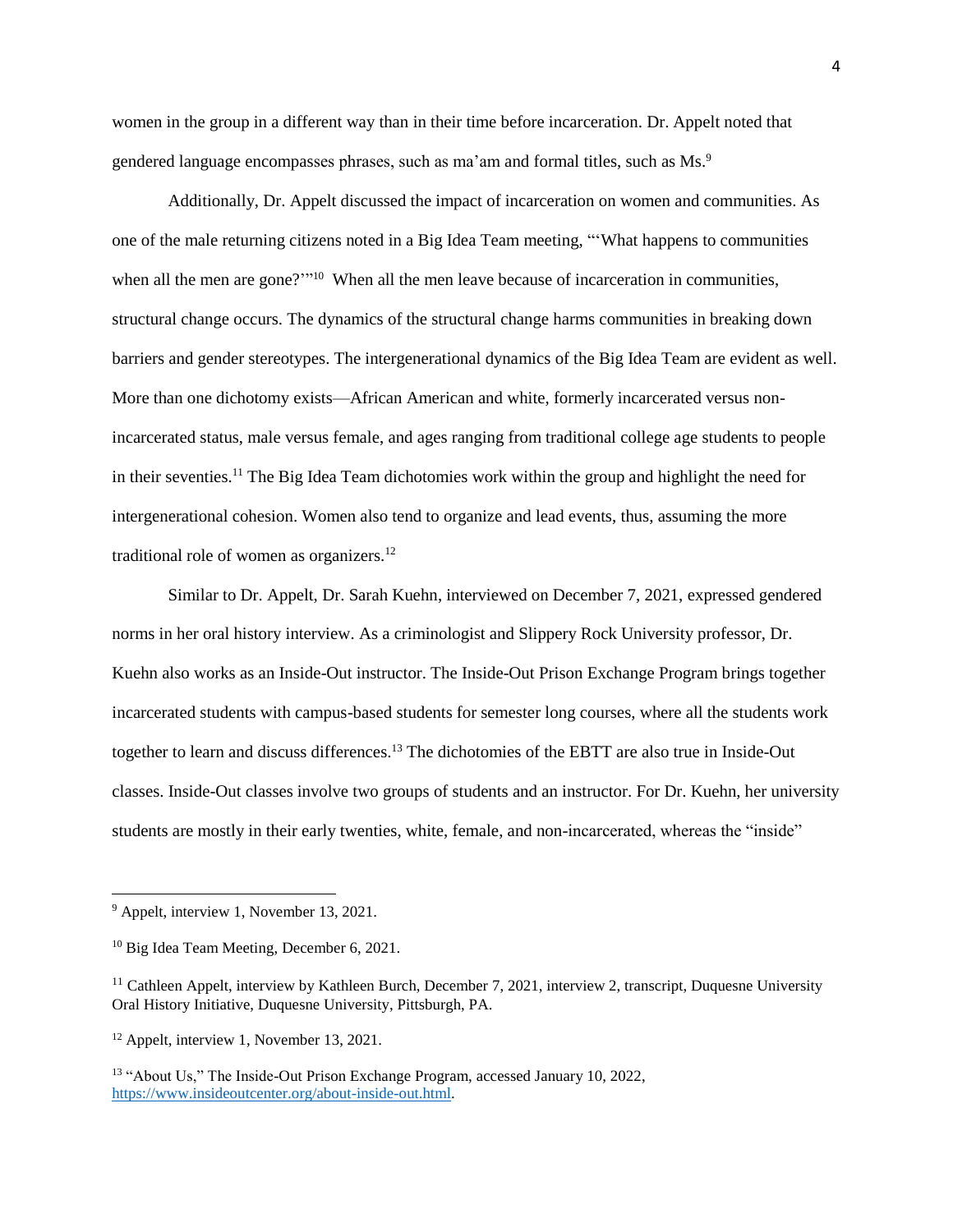students are serving life sentences, many of the men are African American, and older than the students.<sup>14</sup> The contrast of "inside" versus "outside" students plays into trust and forming a safe space where all students can collectively discuss and learn.

As a woman, Dr. Kuehn noted that her physical presence is not as authoritative as a man's physical stature.<sup>15</sup> She referred to one of her colleagues in the EBTT, Dr. Norman Conti, also an Inside-Out instructor, as much more commanding than herself as a woman.<sup>16</sup> The physicality of women versus men demonstrates the need, as Dr. Kuehn pointed out, of gaining trust among the incarcerated men.<sup>17</sup> In her role as an Inside-Out instructor, Dr. Kuehn discussed how she is not in these classes to be the "white savior," instead she is there to cultivate a learning environment that contributes to the knowledge of the incarcerated men and her students.<sup>18</sup> Additionally, Dr. Kuehn noted that the prison system itself is gendered, with more resources going to men's prisons. <sup>19</sup> Men are viewed as the dominant prison population, even though incarcerated women exist too. While the percentage of incarcerated men is higher than incarcerated women, with 93.3 percent male and 6.7 female for the prison populace, women are incarcerated.<sup>20</sup> The stereotypes of mass incarceration align with the resources ultimately. Therefore, gender plays a much larger role in mass incarceration than within the scope of societal norms.

Additionally, Dr. Cindy LaCom, a Slippery Rock English professor and the Director of the Gender Studies Program, interviewed on December 4, 2021, discussed the fluidity of gender. The gender

<sup>&</sup>lt;sup>14</sup> Sarah Kuehn, interview by Kathleen Burch, December 7, 2021, interview 1, transcript, Duquesne University Oral History Initiative, Duquesne University, Pittsburgh, PA.

<sup>&</sup>lt;sup>15</sup> Kuehn, interview 1, December 7, 2021.

<sup>16</sup> Kuehn, interview 1, December 7, 2021.

<sup>&</sup>lt;sup>17</sup> Kuehn, interview 1, December 7, 2021.

<sup>&</sup>lt;sup>18</sup> Kuehn, interview 1, December 7, 2021.

<sup>19</sup> Kuehn, interview 1, December 7, 2021.

<sup>&</sup>lt;sup>20</sup> "Inmate Gender," Federal Bureau of Prisons, accessed January 15, 2022, [https://www.bop.gov/about/statistics/statistics\\_inmate\\_gender.jsp.](https://www.bop.gov/about/statistics/statistics_inmate_gender.jsp)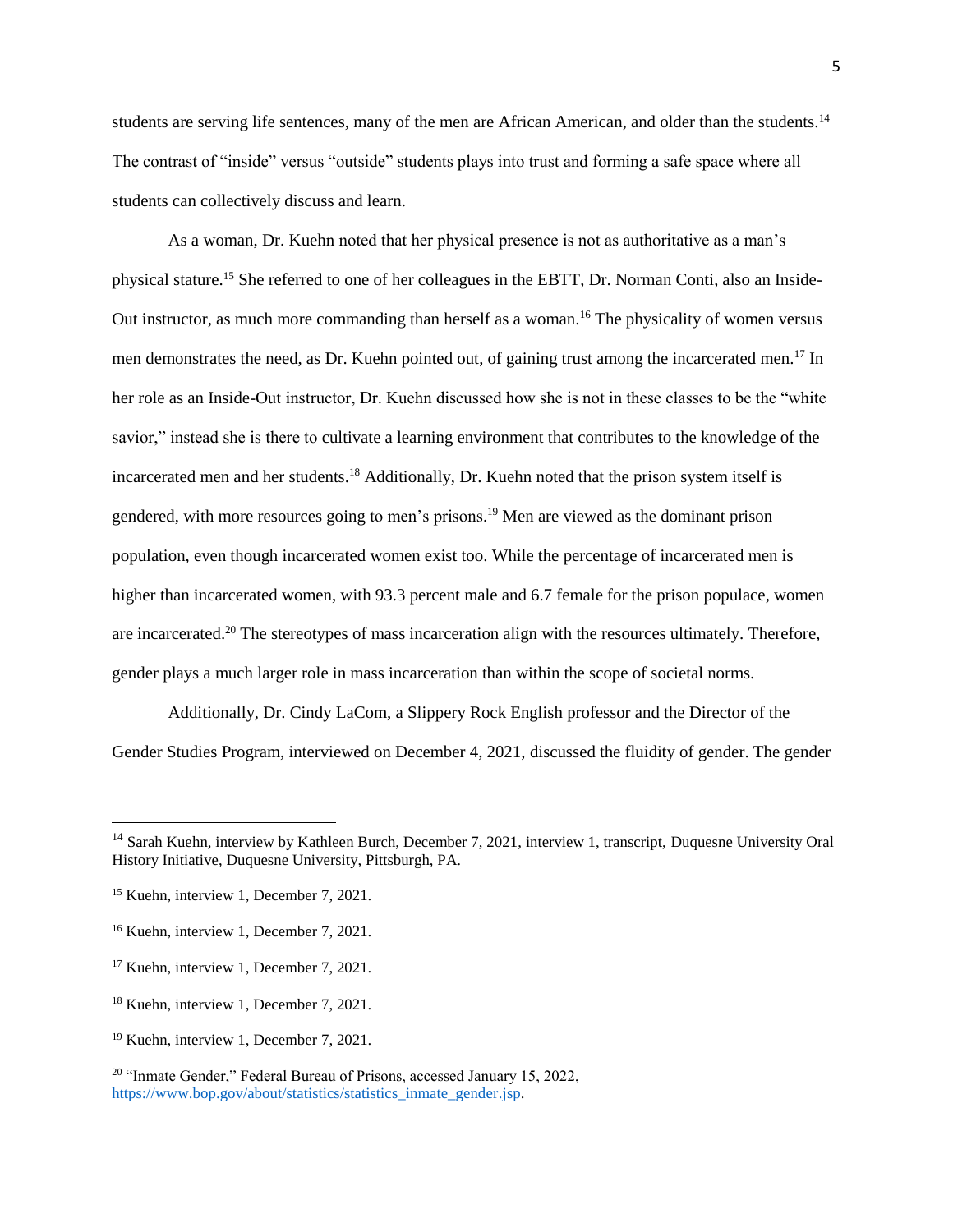binary existed when many of the male returning citizens went to prison.<sup>21</sup> As returning citizens, the men experience gender constructs differently now. Gender is fluid. People use pronouns besides she/her and he/his. Gender fluidity is a major difference in society and one that the returning citizens experience within university settings. Dr. LaCom also discussed the "man up" concept and the harm language such as this brings upon communities.<sup>22</sup> "Manning up" is gendered. In this view, women do not hold the same role. As a follow-up to this issue, Dr. LaCom noted that gender stereotypes affect communities long before men become incarcerated.<sup>23</sup> Like Dr. Appelt and Dr. Kuehn, Dr. LaCom discussed the intersection of race, class, and gender. The dichotomies once again play out—in the prison system and in overall society. In relation to domestic abuse work, Dr. LaCom discussed the role of gender as well. Domestic abuse and violence relate to incarceration as many men end up in the system as a result of domestic violence.<sup>24</sup> The impact on the family is profound. Women lose men and men lose families.

In the narrator's oral histories, all three women point to the fact that there are not any women returning citizens in the EBTT. Incarcerated women exist. Women returning to society from prison exist. Dr. Appelt discussed her work with women in the health field and stated that she most likely worked with at least one female returning citizen.<sup>25</sup> Dr. Kuehn discussed the ease of access to men's prisons versus prisons for women.<sup>26</sup> Dr. LaCom discussed the silence of women returning citizens and the stigma attached to incarceration for women.<sup>27</sup> In all, no matter one's gender, being a returning citizen is an ongoing process.

l

<sup>&</sup>lt;sup>21</sup> Cindy LaCom, interview by Kathleen Burch, December 4, 2021, interview 1, transcript, Duquesne University Oral History Initiative, Duquesne University, Pittsburgh, PA.

<sup>22</sup> LaCom, interview 1, December 4, 2021.

<sup>23</sup> LaCom, interview 1, December 4, 2021.

<sup>24</sup> LaCom, interview 1, December 4, 2021.

<sup>25</sup> Appelt, interview 1, November 13, 2021.

<sup>26</sup> Kuehn, interview 1, December 7, 2021.

<sup>27</sup> LaCom, interview 1, December 4, 2021.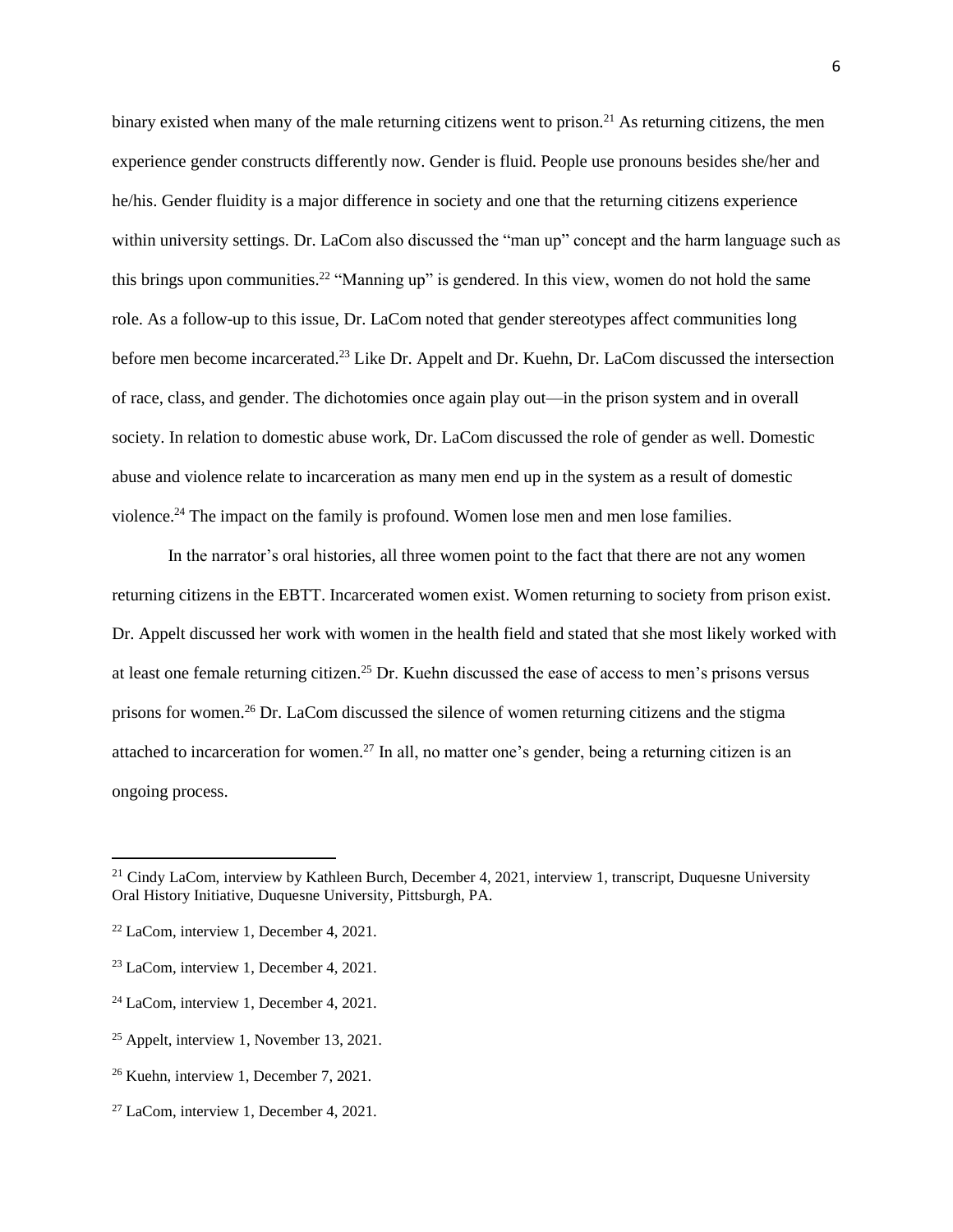The state of the criminal justice system is in need of repair, as evidenced through the harmful stereotypes and mass incarceration that exist in society. Each oral history exemplifies a gendered component with the returning citizens and with societal narratives of mass incarceration. Dr. Appelt, Dr. Kuehn, and Dr. LaCom challenge traditional male dominated spaces through their work with the EBTT and in Inside-Out classes. Dr. Kuehn's work as an Inside-Out instructor helps to break down some of these harmful stereotypes. Using an oral history methodology also aids in breaking down stereotypes and this type of methodology is crucial for understanding the complexity of shared experiences. Dr. Appelt, Dr. Kuehn, and Dr. LaCom all share in several aspects of community-based engagement—working as women, working as professors, experiencing gendered norms, and sharing in their desire to change the narrative of returning citizens in a positive way. Similar to gendered norms, stereotypes surrounding mass incarceration, and thus, returning citizens, is prevalent. Systemic change needs to occur at the local, state, and federal levels. Mass incarceration is not the answer, just as stereotypes about gender roles in society and harmful stereotypes about returning citizens are not either.

Further research is needed to analyze women returning citizens' roles in reentry organizations, as both workers in these types of organizations and as returning citizens. As an oral historian, adding to the narrative of gendered mass incarceration is important to discuss, as resources and debunking stereotypes all play into the outcomes. Oral history methodology allows for each one of the narrators discussed to share their authentic experiences of womanhood in work, volunteer work, and in interactions with the EBTT and returning citizens. In each of the oral histories, all three narrators discussed how they challenged patriarchal norms and traditionally male dominated spaces through their work with the EBTT, Inside-Out classes, and as professors engaging in a community-based organization.